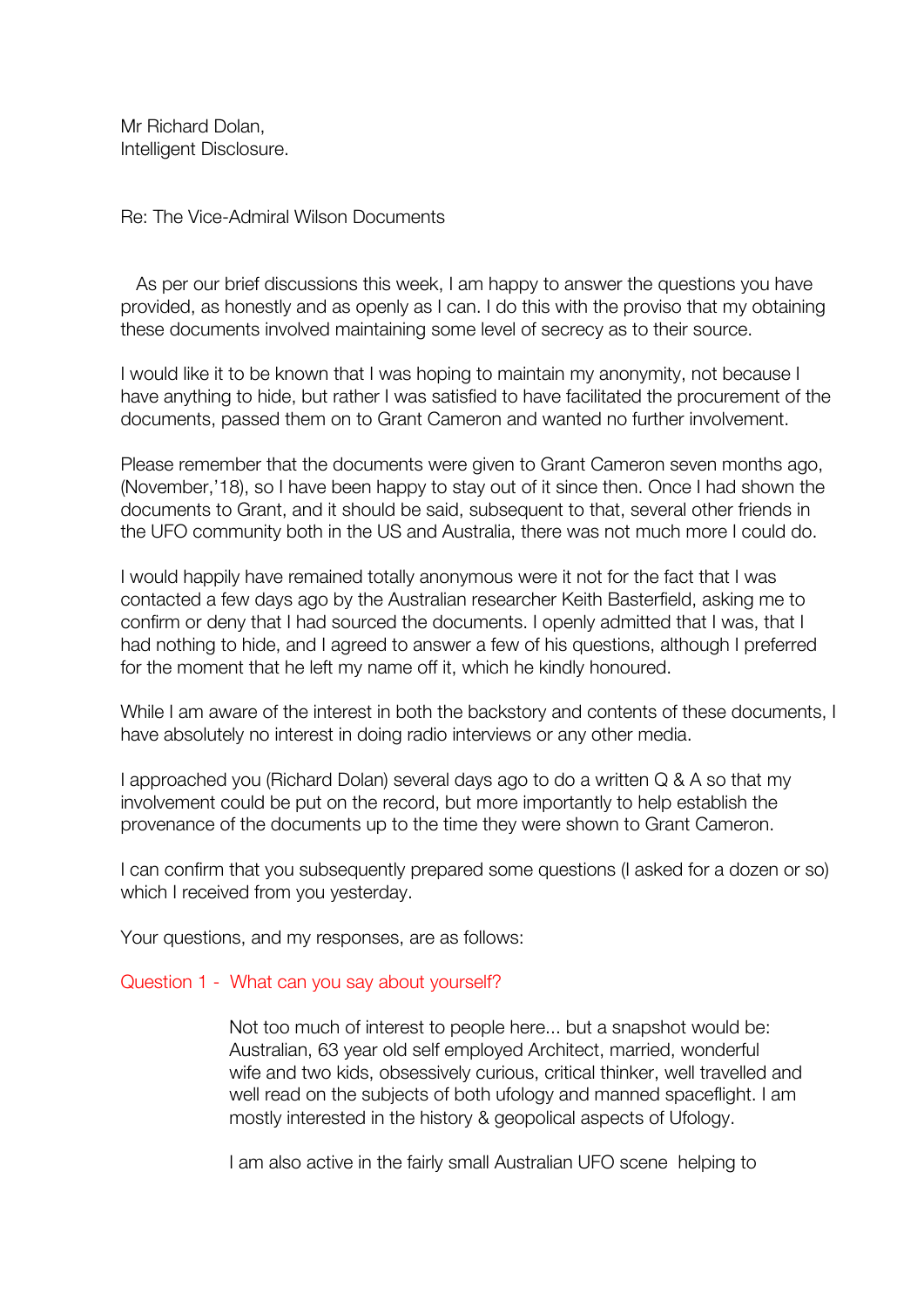organise conferences and other public events. I was fortunate to have recently worked with James Fox filming the Australian content his upcoming movie. 'Phenomena'. I am a frequent visitor to the US where, amongst other things I have attended many conferences and made a number of friends.

 I wish to add that I am not the slightest bit of interested in publicity and prefer to have have remained anonymous. It is only the importance of helping to establish the provenance of the documents that has prompted me to go on the record with what I can.

 Given the idiocy prevalent in this field, I will no doubt soon add Military/Intel Dis-info agent to this resume...

# Question 2 - When were the documents obtained?

 I won't put a date on when I received them, but I can say that I received them in two stages over a twelve month or longer period. I have had the first of the two documents for several years. Basically I just sat on both of them as I had no idea what to do with them. I would pull them out occasionally and read through them, and then forget about them for a few months. Frankly, it was difficult, and took time to get my head around what was going on in them. I really had no idea who, if anyone, they should be given to. I was confident however, that things would happen in the right way and at the right time.

# Question 3 - Can you identify the the source of these documents?

Well, I guess that requires a little explanation, but the caveat here is that the person, or people, who gave me the documents did so on the absolute undertaking, lets call it a verbal NDA, that I would not release their identity or how they have the docs. I will honour their trust, and ask people to respect that, as, without this agreement this no-one would be seeing any of these documents and none of this would be happening. Please keep that in mind and respect my position here, along with those at the source.

 I understand that by not naming the source I am raising all sorts of questions about the authenticity of the documents, but I would hope there is enough content in them to afford them a reasonable level of authenticity if given intelligent and thorough investigation. I have no interest in participating in that process, but I will watch with interest as to whether the documents can be verified.

# Question 4 - How were they acquired? Do you have supporting evidence to back your story up?

It is unlikely that these documents would ever have found their way to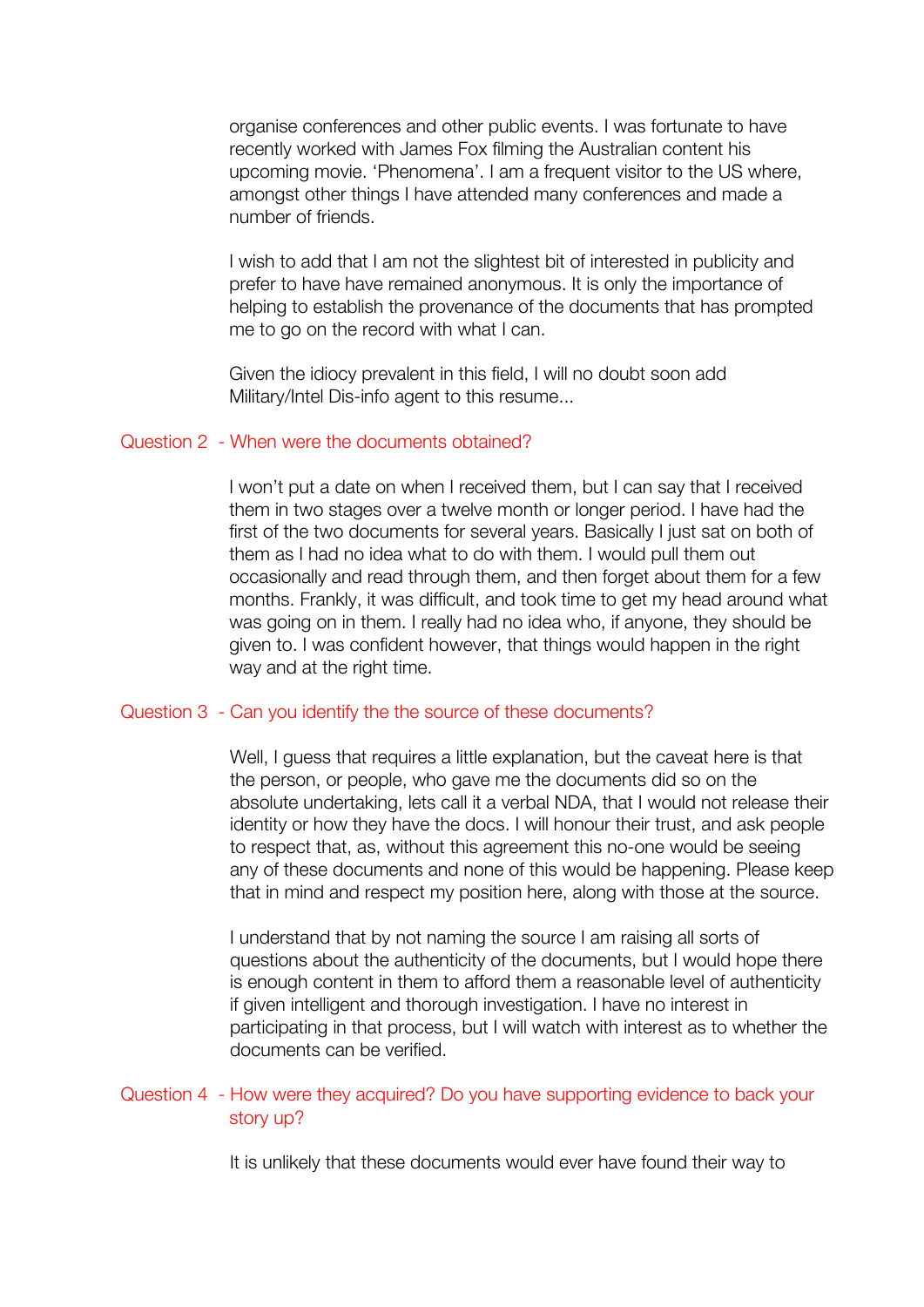anyone within the UFO community were in not that for the fact that for number of years I was very active in the 'Space' community, belonging to an organisation in Australia and making frequent trips to the US to attend conferences and other events. Along the way I was fortunate to make acquaintance in the US with several people in the US who knew of my interest in, knowledge of, and credible approach to the UFO/UAP phenomena, as well as my passive and occasional involvement in the UFO community.

 The events that lead me to obtaining the documents were strangely the result of this strange and unlikely intersection between the usually incompatible Space & UFO fields. Over a period of a couple of years, I gained their trust of these people to a point where I was invited to look over some documents, copy what I wanted, and get them into the right hands if I thought that was appropriate. Certainly there was no intrigue or 'smoking gun' type discussions at the time.

 As to the evidence, well, of course there is a lot of evidence to put me in those places and times if I wanted to document that, and also a lot of correspondance, but nothing that I would be prepared to release.

#### Question 5 - Can you describe the process by which these documents were shared prior to their release to the world?

 Essentially, I was attending Paola Harris' 'Starworks USA' Conference in Laughlin, Nevada in November, 2018. Paola is a good friend and I go over each year to help out at her Conference. At that stage I had been in possession of the documents for several years and had not done anything with them. I did not have the documents with me at the Conference as I had no thoughts of giving them anyone at the conference. Late at night on the final night of the conference it occurred to me that as Grant Cameron was a keynote speaker at the conference, he might be the appropriate person to show the docs to for comment.

 As I didn't have the document's with me, I phoned home and arranged for a copy of each page of the documents to be sent through. I then searched the hotel for Grant,

 but it was already very late and I was unable to find him. I did however find a close friend of his and I asked her if she could arrange for me to meet with Grant for breakfast in the morning. She was unable to get this message to Grant, so I gave up on the idea entirely. At 10.45am I was heading back to my room to grab my bags when I noticed Grant with his luggage at he hotel doors waiting for his ride to the airport. I approached him and told him that I had some documents I would like him to see and comment on. He politely brushed me off, saying that he really didn't have time and his ride was coming any minute. I kind of insisted, and he said, well, ok, as long as it doesn't take too long. I went back to my room to get the device containing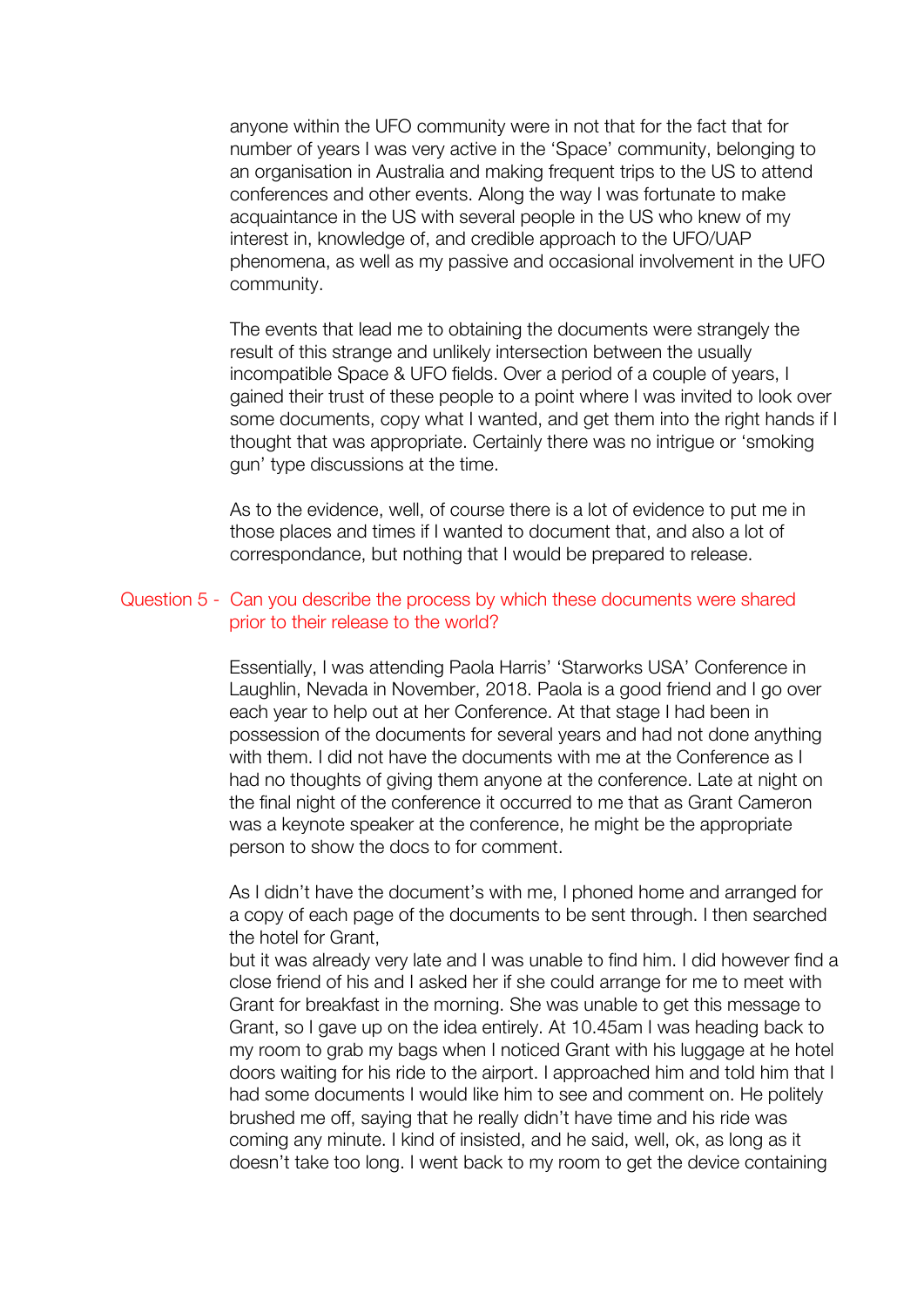the images, made it back to the lobby and was pleased see that he was still there. I opened the first page of the doc, showed it to him, and to quote his Lawyer, Michael W. Hall, Grant went ashen and said "where did you get this?". Grant had a couple of mins to look over the documents, before he had to grab his shuttle. I was heading off on a road trip after the conference before heading back to Australia, so it was a couple of weeks before Grant and I were able to make contact again.

 At one stage after this I also attempted to make contact indirectly with Attorney Daniel Sheehan (whom I had met previously) to discuss the documents, but I am not sure if he ever received my message as I received no reply.

# Question 6 - Do you know why Grant Cameron has stayed silent on the documents in recent times?

 No I don't. I have no idea but I would like to know that as well. I can only say that Grant is a very smart guy so I guess he knows what he is doing. No doubt he will have a lot to say very soon.

# Question 7 - Do you know who specifically leaked these documents to the rest of the world on Reddit?

 Absolutely no idea. It certainly wasn't me. I have never had any intention of publicly leaking them. I wouldn't and didn't do that. All I wanted to do was give them to Grant and then forget about it. When someone told me that the documents had appeared on Reddit, I had no idea what Reddit was... I had to Google it.

 I am however, very confident it wasn't Grant Cameron, as the leak has undermined his book release, and I know he is not pleased with that. Grant had the documents for seven months and did nothing, so I would be surprised if he had done it, so clearly other people have got possession of these documents. Remember, there was a seven month gap between my showing the documents to Grant (actually it was only the Adm. Wilson document that I showed to Grant at the Conference), and them being dropped. Also, you (Richard Dolan) have admitted that you received them anonymously some time before they were dropped, so clearly they were in circulation.

 I was a very surprised when the documents appeared out of nowhere after such a long period of time, as was still expecting that Grant would release the documents with names redacted, along with analysis of the documents in the sequel to his book which I understood was nearing completion. As I understand it, he was covering the TTSA events, and other developments and things were changing constantly, so the book release was being delayed. Personally, I am pretty unhappy with the timing of the release as it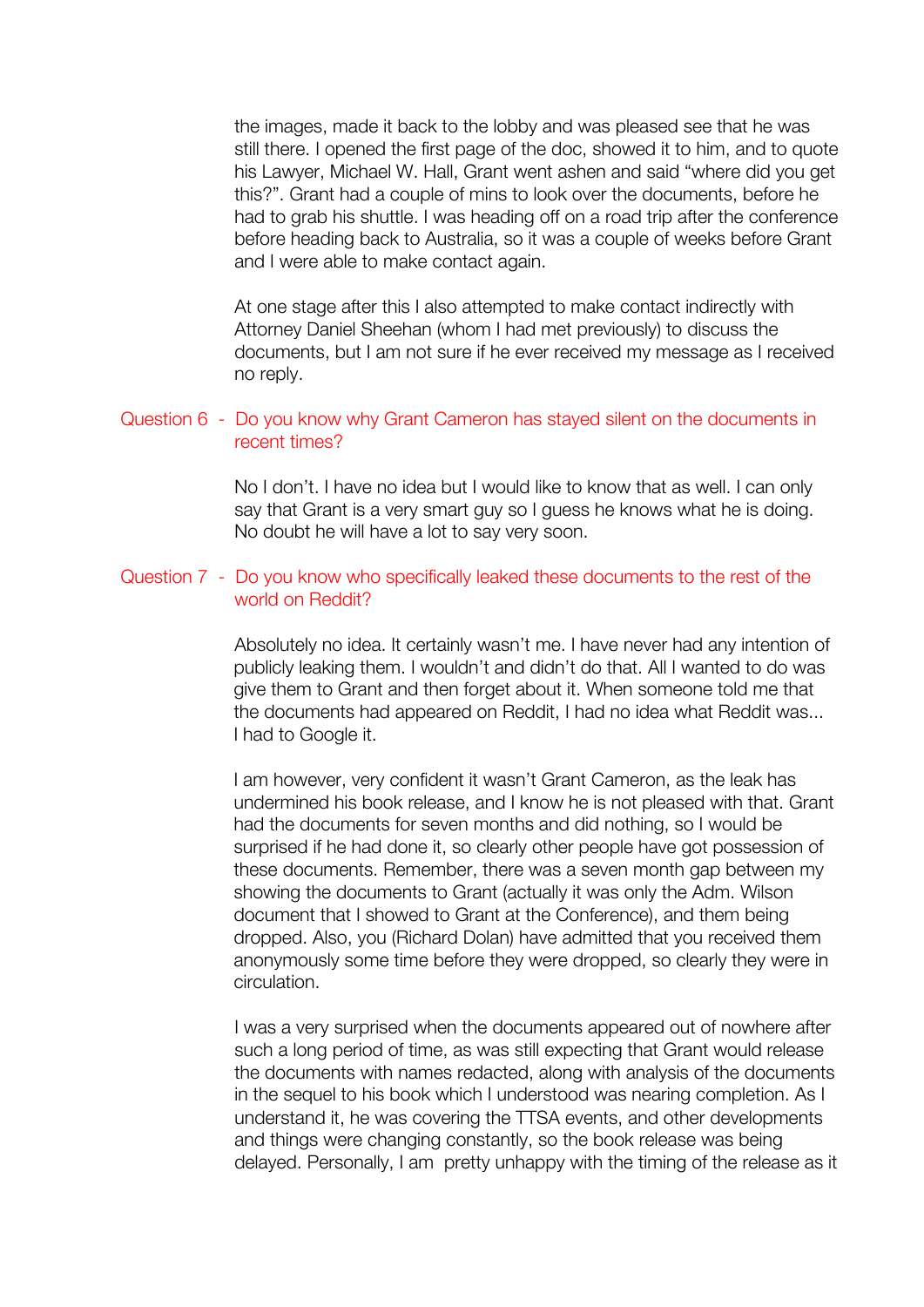coincided with the TTSA History Channel programming. I am a big fan of the work that they are doing and have followed and supported it from the beginning. Everyone should be working together as there seems to be a common goal.

Strangely, I don't really care who released it.

# Question 8 - What would you say is the main purpose of leaking them?

 You would have to ask whoever leaked the documents what their motives are. It is not hard to speculate, however, that it is someone who cares enough about their country, planet, and our kid's future that they want to help lift the lid on the 'Truth Embargo', get the technology out of military hands, and help move our civilisation forward.

# Question 9 - Does my source have a connection to any Military or Intelligence Agency?

 If they do, I certainly didn't know about it. Knowing the character of the people involved and their background, I would think that this is extremely unlikely.

# Question 10 - Could these documents be a hoax or part of a dis-information effort? Are you able to provide any additional evidence to the contrary?

 Well, I will start by saying that I am very familiar with the Moore, Emenegger, LMH, Doty, Bennewicz and Cooper stories, along with the history of the cover-up generally, so skepticism is always front and centre. I am extremely evidence based. To me you cannot even start to understand how this field works without a thorough understanding of the concerted dis-information programs that have gone on for seventy years.

 Is the document itself, a hoax or dis-information? From my knowledge of it, definitely not. I believe the credentials of my sources are impeccable, and I would happily put my life on this given what I know of the provenance of the documents and the people involved. Of course all of the conspiracy folk out there will think differently, but I couldn't care less.

 On the other hand, is the information in the documents genuine? I have no idea. Was Vice Admiral Wilson feeding dis-information to Dr Davis? Anything is possible but basic common sense says that given the contents this looks to be authentic.

# Question 11 - Do you regret your involvement in this?

 Well, that depends on where it all goes from here. If this helps to move the conversation forward, or contributes in some way to lifting the lid of the